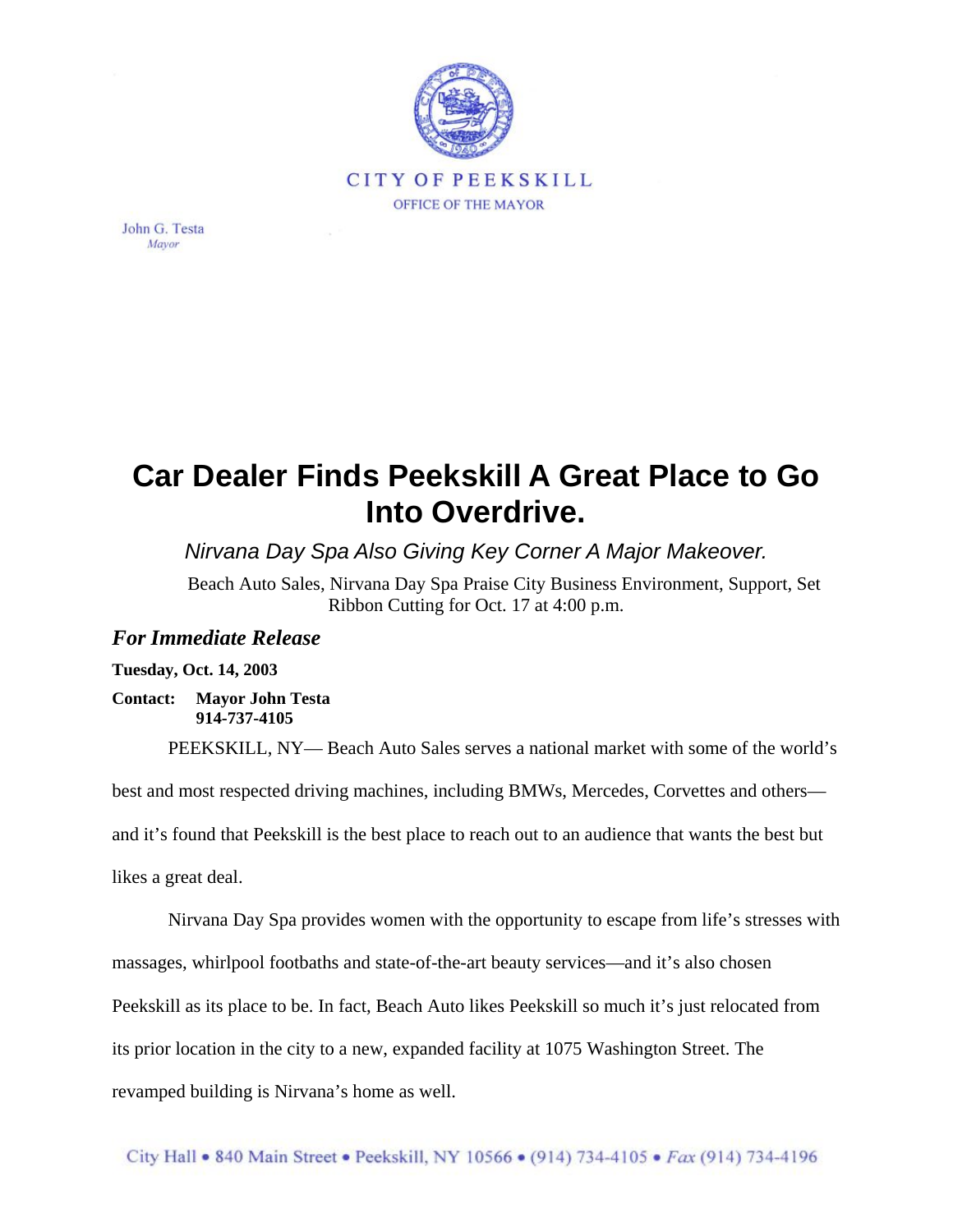Good customer traffic and solid community support are what drew premium Beach Auto Sales to Peekskill eight years ago and what persuaded it to buy the 1075 Washington Building, says president Ulysse Ajram. "It works for us in Peekskill. That's why we stayed," he says.

"We've done great in Peekskill all the time we've been here," Ajram says. "It's a pleasure working with the city. Whatever I needed, it was there," he says. A ribbon cutting to celebrate the new operation is scheduled for Oct. 17 at 4:00 p.m. The building is at one of Peekskill's busiest and most important corners, where Washington St. and Welcher Avenue meet.

Longtime Peekskill resident Anna Smirgadis has also found opportunity on Washington Street. Spotting an open market niche, she created the Nirvana Day Spa to bring a beautifying, relaxing and energizing experience to the region's women. "I opened here because there weren't any day spas in the city," says Smirgadis, who has lived in Peekskill for 33 years. Many residents know her as the former owner of the Royal J. Restaurant.

"It's great to know that Peekskill is a place where premium products such as those handled by Beach Auto Sales and provided by Nirvana Day Spa can sell," says Mayor John Testa. "It's one of the lesser-known facts about the City we've been trying to get out, and we're glad Mr. Khoury and Ms. Smirgadis understand it."

Nirvana's offerings include skin, nail and hair care, waxing, permanent makeup, electrolysis, massage, makeup application, and eyebrow and eyelash tinting. The Spa even provides Botox applications administered by an MD. Individual packages are available to meet whatever needs customers have, and the Spa's convenient hours are from 10 a.m.-7 p.m. Tuesdays through Saturdays, and Sundays 10 a.m. to 3 p.m. It has four employees.

2